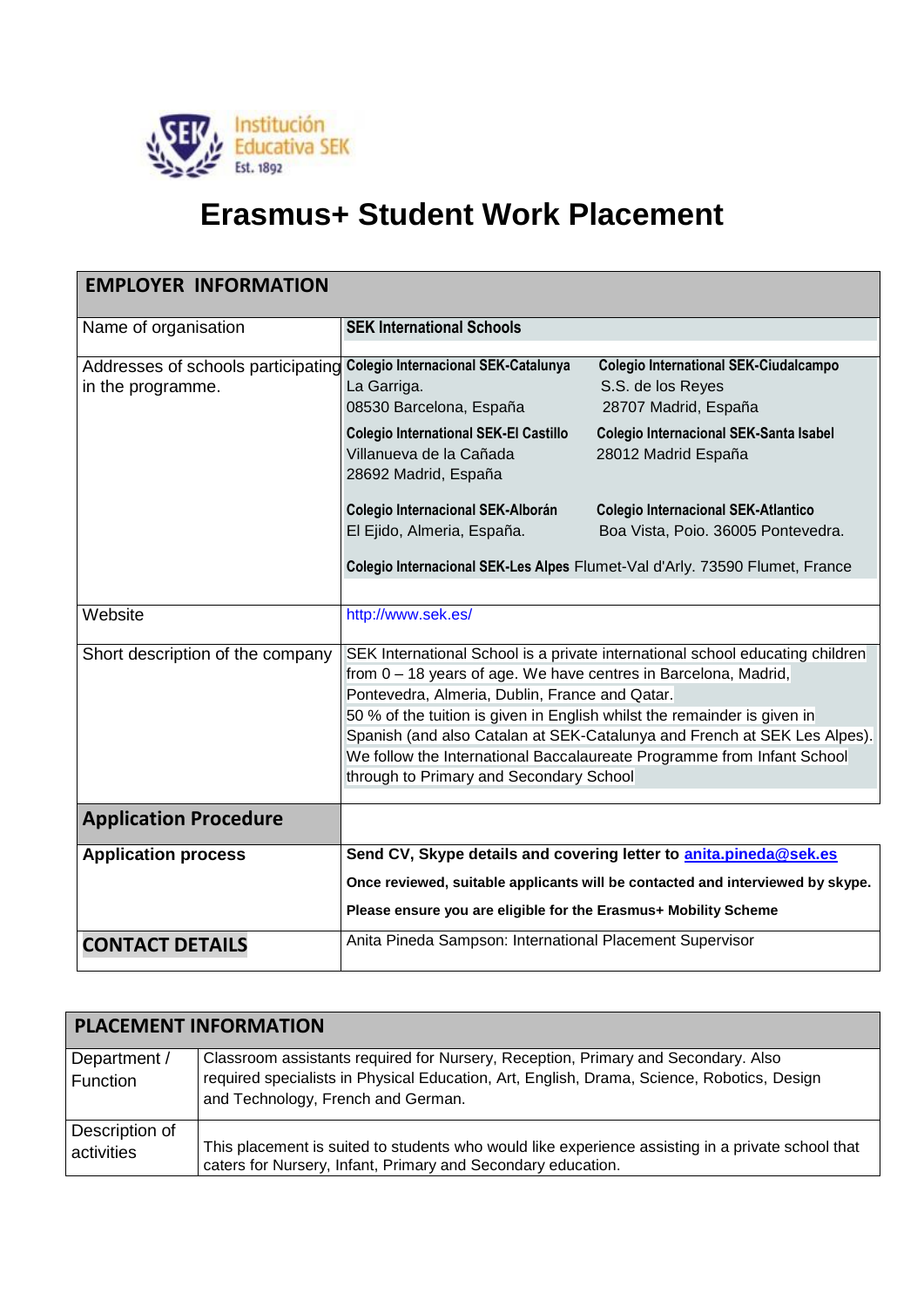|                                 | There are opportunities for students to assist in the <b>Nursery and Infant Education</b> where we<br>teach to read and write through the Jolly Phonics programme which is also used in the UK<br>schools.                                                                                     |
|---------------------------------|------------------------------------------------------------------------------------------------------------------------------------------------------------------------------------------------------------------------------------------------------------------------------------------------|
|                                 | There are also opportunities to help out in Primary and Secondary assisting many different<br>subjects within the IB curriculum.                                                                                                                                                               |
|                                 | Our pupils are aged from 0 - 18 years. You would be partnered according to your preference with<br>an Nursery, Infant, Primary or Secondary teacher.                                                                                                                                           |
|                                 | You would work alongside and support our bilingual teachers by helping with the planning and<br>developing of activities and making/adapting resources according to children's abilities and<br>learning styles.                                                                               |
|                                 | You would also take small conversation groups to allow our pupils to carry out skills-based<br>activities and encourage communication in the target language.                                                                                                                                  |
|                                 | Intercultural strategies are used to promote a positive learning environment and encourage the<br>pupil's international mindedness and you would be expected to demonstrate an understanding,<br>patient, warm, and receptive attitude towards the pupils and show interest in their progress. |
|                                 | You would help out a maximum of 30 hours per week from Monday to Friday and one Saturday<br>Open morning per term.                                                                                                                                                                             |
| Locations                       | La Garriga, Barcelona; Madrid; Almeria, Andalucia, Pontevedra, Galicia. Flumet,<br>French Alps;                                                                                                                                                                                                |
| Duration                        | Minimum 1 term - maximum 11 months                                                                                                                                                                                                                                                             |
| Working hours                   | Maximum 30 hours per week, or as required by your University                                                                                                                                                                                                                                   |
| Accommodation                   | Accommodation is provided free of charge in the school residence or flats, sharing facilities with<br>other assistants on the same Erasmus+ programme. There are no bills or rent to pay.                                                                                                      |
| Details of<br>financial and "in | Breakfast and lunch are provided at SEK Catalunya, SEK Ciudalcampo, SEK Santa<br>Isabel, SEK Alborán, and SEK Atlántico.                                                                                                                                                                       |
| kind" support to<br>be provided | Full board in a shared room is provided at SEK EI Castillo, Madrid and SEK Les<br>Alpes, France                                                                                                                                                                                                |
|                                 | Transport is provided from/to the airport on day of arrival and departure.                                                                                                                                                                                                                     |

| <b>COMPETENCES, SKILLS and EXPERIENCE REQUIREMENTS</b> |                                                                                                                                                                       |  |  |
|--------------------------------------------------------|-----------------------------------------------------------------------------------------------------------------------------------------------------------------------|--|--|
| Languages and level of<br>competence required          | Spanish is not required as you will have plenty of opportunity to learn and improve the<br>language during your placement.                                            |  |  |
|                                                        | English: Native or minimum level C2 (CEFR) is required. Or if you are applying to be a<br>German or French assistant: Native or minimum level C1 in German or French. |  |  |
| Computer skills required                               | Competent level Microsoft Word, Excel, Outlook and PowerPoint,                                                                                                        |  |  |
| Other                                                  | Personal Travel Insurance, EHIC and Child Protection Certificate to be provided by student.                                                                           |  |  |